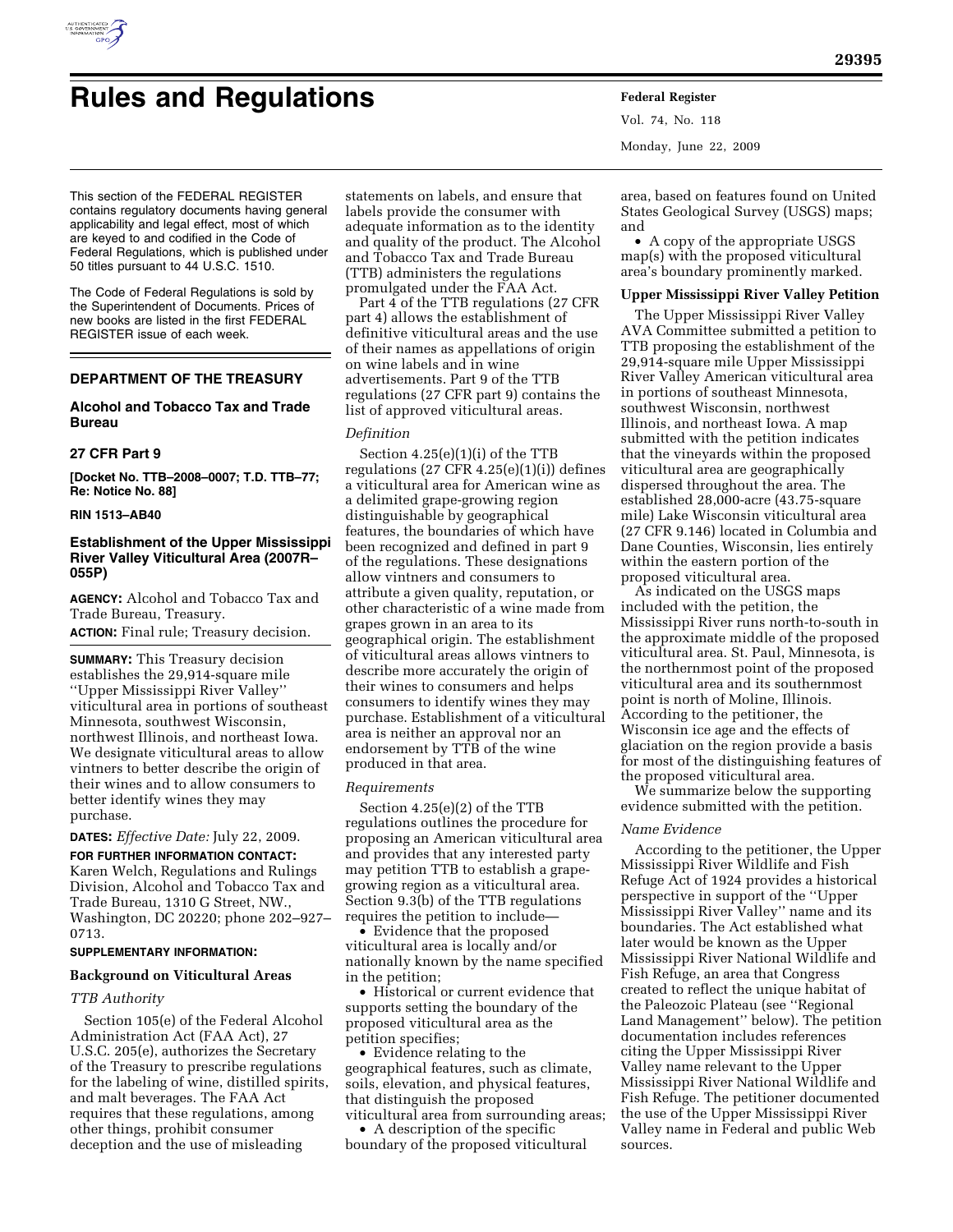A page on the USGS Web site, ''Status and Trends of the Nation's Biological Resources, Part 2, Regional Trends of Biological Resources,'' (*http:// biology.usgs.gov/s+t/SNT/index.htm*) includes a section on the Mississippi River. The ''Geography, Geological History, and Human Development'' subsection explains the glacial history of the Upper Mississippi River. The Wisconsin Glacier retreating into Canada and melting is described as follows: ''The Upper Mississippi River valley then began filling with glacial outwash, mainly sand and gravel, a process that is still under way \* \* \*. The Upper Mississippi River valley widens considerably where it joins the Minnesota River, 13 kilometers downstream from St. Anthony Falls \* \* \*.'' The petitioner explained that at St. Anthony Falls the Mississippi River headwaters join the northern boundary of the Upper Mississippi River Valley.

Regarding the history of the valley, a page on the National Park Service Web site (*http://www.nps.gov/efmo/parks/ hist.htm*) states that ''The Upper Mississippi River valley was not only the home of prehistoric Indians for thousands of years, but also has been the scene for over 300 years of recorded human history as well. Early explorers found the area along the big river occupied by groups of Native Americans.

The May 6, 1997, NOVA broadcast entitled ''Flood!'' described the 1993 flooding of the Upper Mississippi River Valley. It included an interview with

Lynn House of Quincy, Illinois. She and her husband own 1,400 acres along the Mississippi River. Mrs. House said that during the flooding of 1993 her husband exclaimed, ''Levees are going to break like guitar strings, up and down the Upper Mississippi River Valley!''

Twelve Millennia: Archaeology of the Upper Mississippi River Valley,'' by James Theler and Robert Boszhardt (2003, Iowa State University Press), provides an overview of the 12,000 year-old human past of the Driftless Area of the Upper Mississippi River Valley, according to a description of the book on *http://www.amazon.com.* The Driftless Area extends from Rock Island Rapids, in the Moline-Rock Island, Illinois, area, north to St. Anthony Falls in the Minneapolis-St. Paul, Minnesota, area. (It comprises areas that were excluded from glacial transport of sediments and other materials.) The petitioner noted that the Driftless Area roughly corresponds to the boundary of the proposed Upper Mississippi River Valley viticultural area.

The ''Upper Mississippi River Valley: A Personal Web Site and Guide,'' at *http://soli.inav.net/*~*atkinson/k/ UpperMissRiver.htm,* has scenic photographs and information on local tourism, parks and natural areas, cities and towns, books, and shopping in the Upper Mississippi River Valley.

# *Boundary Evidence*

The proposed Upper Mississippi River Valley viticultural area covers 29,914 square miles, averaging 120

miles east to west and 225 miles north to south, according to the USGS maps provided with the petition. The headwaters of the Mississippi River start at Lake Itasca in northwest Minnesota and continue to St. Anthony Falls in Minneapolis-St. Paul, Minnesota, the petitioner explained.

According to the USGS maps included with the petition, the proposed northern boundary of the Upper Mississippi River Valley viticultural area coincides with the landmark St. Anthony Falls. The proposed southern portion of the boundary extends west from north of Moline, Illinois, at Lock and Dam 14 on the Mississippi River, to Tiffin, Iowa. The USGS maps show that the proposed easternmost point of the proposed boundary is in Janesville, Wisconsin, and the westernmost point is along Minnesota State Highway 56 in Coates, Minnesota, south of St. Paul.

To define the proposed boundary of the Upper Mississippi River Valley viticultural area, the petitioner provided a written boundary description and USGS State maps for Minnesota, Wisconsin, Illinois, and Iowa. The petitioner also provided Anamosa and Marshalltown, Iowa, regional maps, which show highways in more detail.

#### States and Counties

The table below lists the counties in four States that are either totally or partially within the boundary of the proposed Upper Mississippi River Valley viticultural area.

# COUNTIES IN THE PROPOSED UPPER MISSISSIPPI RIVER VALLEY VITICULTURAL AREA

| Minnesota                                                                                                                                                                                                                           | Wisconsin                                                                                                                                                                                                                                                   | <b>Illinois</b>                                                                            | lowa                                                                                                                                                                                                               |
|-------------------------------------------------------------------------------------------------------------------------------------------------------------------------------------------------------------------------------------|-------------------------------------------------------------------------------------------------------------------------------------------------------------------------------------------------------------------------------------------------------------|--------------------------------------------------------------------------------------------|--------------------------------------------------------------------------------------------------------------------------------------------------------------------------------------------------------------------|
| 1. Dakota<br>2. Dodge<br>3. Fillmore<br>4. Goodhue<br>5. Houston<br>6. Mower<br>7. Olmstead<br>8. Wabasha<br>9. Washington<br>10. Winona<br>11.<br>12.<br>13.<br>14.<br>15.<br>16.<br>17.<br>18.<br>19.<br>20.<br>21.<br>22.<br>23. | <b>Buffalo</b><br>Clark<br>Columbia<br>Crawford<br>Dane<br>Dunn<br>Eau Claire<br>Grant<br>Green<br>Iowa<br>Jackson<br>Juneau<br>La Crosse<br>La Fayette<br>Monroe<br>Pepin<br>Pierce<br>Richland<br>Rock.<br>Sauk.<br>St. Croix.<br>Trempealeau.<br>Vernon. | Carroll<br>Jo Davies<br>Lee<br>Ogle<br>Rock Island<br>Stephenson<br>Whiteside<br>Winnebago | Allamakee<br><b>Black Hawk</b><br><b>Bremer</b><br>Buchanan<br>Cedar<br>Chickasaw<br>Clayton<br>Clinton<br>Delaware<br>Dubuque<br>Fayette<br>Howard<br>Jackson<br>Johnson<br>Jones<br>Linn<br>Scott.<br>Winneshiek |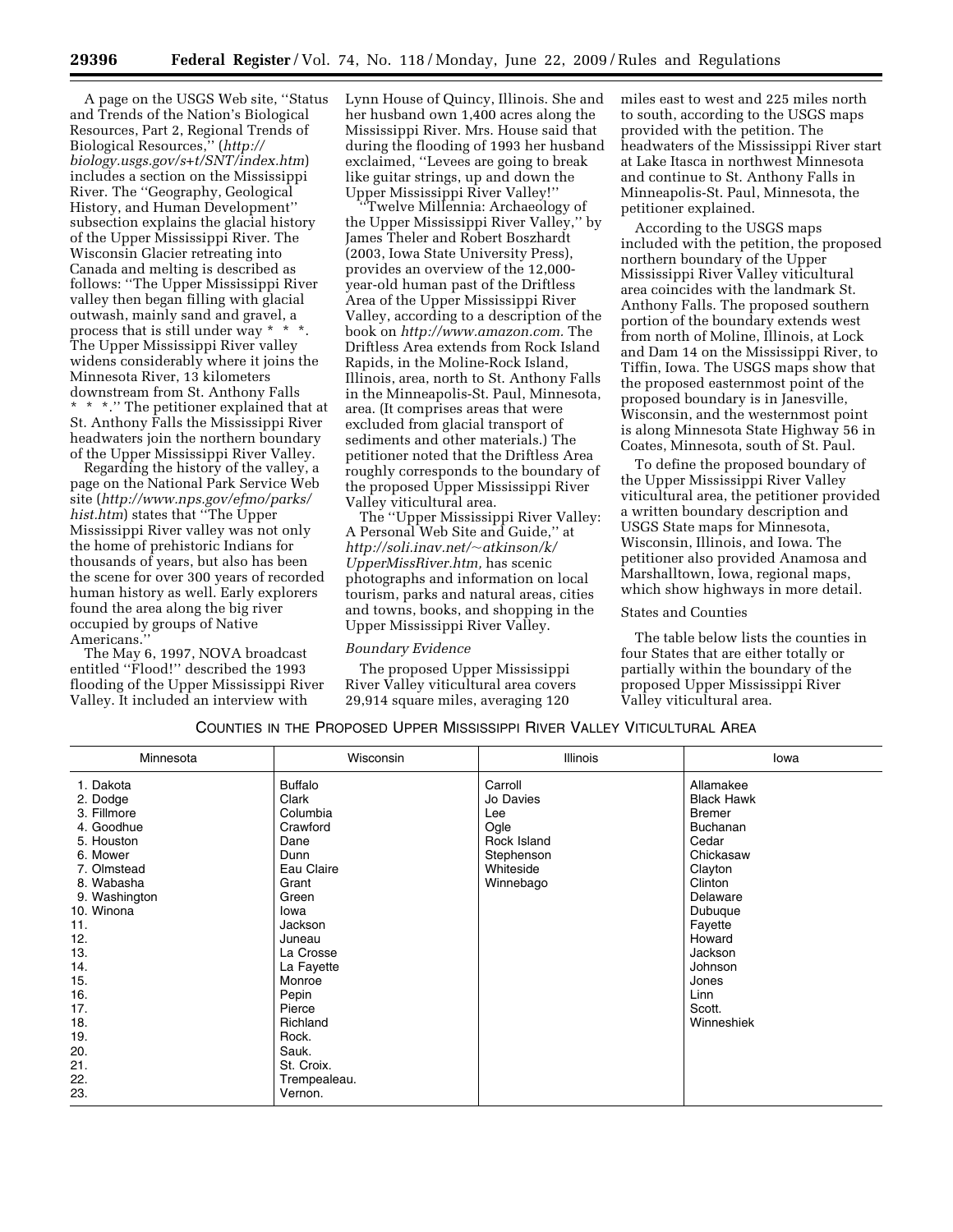# Regional History

The petitioner explained that European explorers Jacques Marquette and Louis Joliet first entered the Upper Mississippi River Valley on June 17, 1673. The Louisiana Purchase and the resolution of the Black Hawk War in 1832 served to open the area to settlers from the eastern States.

According to the petitioner, native grape varieties in the Upper Mississippi River Valley thrived in the late 19th and early 20th centuries. In 1919, Iowa produced the sixth largest grape crop in the United States. However, prohibition, severe freezes, droughts, and wind drift from some crop sprays caused native viticulture to dwindle throughout much of the 20th century within the proposed viticultural area. The disease- and coldresistant French-American grape hybrids and crop spray improvements developed during the 20th century resulted in renewed confidence in grape growing as an industry in the Upper Mississippi River Valley region.

## Regional Land Management

The petitioner explained that two management areas, Major Land Resource Area (MLRA) 105 and the Driftless Area Initiative (DAI), help to define the proposed viticultural area. The United States Department of Agriculture, Natural Resources Conservation Service (NRCS), oversees the management of MLRAs. MLRA 105 comprises the Paleozoic Plateau, which more recent glacial incursions surrounded, bypassed, and preserved as a rugged, bedrock-controlled environment with soils lacking the glacial drift of areas outside the MLRA boundary. Thus, it encompasses a vast area that has similar soils, climate, water resources, and land uses. It includes portions of four States: Southeastern Minnesota, southwestern Wisconsin, northeastern Iowa, and northwestern Illinois. It roughly corresponds to the boundary of, but is 4 percent smaller than, the proposed viticultural area.

The DAI, according to the petitioner, comprises the Midwest Driftless Area with its atypical lack of glacial till. It was created and is managed conjointly by the Resource Conservation and Development Councils under the NRCS in the four-State area. The DAI is mandated to conserve land, water, and habitat resources that are strongly influenced by the dramatic landscape. In some areas the DAI boundary slightly extends beyond the MLRA 105 boundary to more fully capture included watersheds and transitional areas of increasing glacial drift.

The petitioner used State and interstate highways to define the boundary of the proposed Upper Mississippi River Valley viticultural area. The highways are marked on the USGS maps and form a boundary that comprises these important, interrelated components of the proposed viticultural area: The Upper Mississippi River National Wildlife and Fish Refuge, the Paleozoic Plateau, MLRA 105, the Driftless Area, and the Upper Mississippi River watershed.

According to the petitioner, the proposed Upper Mississippi River Valley viticultural area includes steepsided cliffs, bluffs, deeply entrenched stream valleys, and karst features. It has more hills, ridges, areas of thinner glacial till, and thus better drainage for grapes than areas outside the proposed boundary. Outside the proposed boundary, the topography consists of smoother landforms of unconsolidated materials, glacial drift that is thicker than that within the proposed boundary, and alluvium.

The petitioner explained that how the Mississippi River is divided varies among individuals, commercial entities, and public agencies. The petitioner noted that "\* \* \* the Mississippi River, sometimes in conjunction with its valley, is discussed as having upper and lower segments.'' Others, however, refer to the upper, middle, and lower Mississippi.

The petitioner explained further that the southern boundary line of the proposed Upper Mississippi River Valley viticultural area correlates with the southern border of the Upper Mississippi Fish and Wildlife Refuge established in 1924. The Wapsipinicon River watershed closely parallels the eastern and southern boundary lines of the proposed viticultural area. Interstate Highway 80, which serves as a portion of the southern boundary line of the proposed viticultural area, approximates the Wapsipinicon River watershed boundary line.

The petitioner explained that the southern boundary of the proposed viticultural area correlates with the southern boundary of the U.S. Department of Agriculture Hardiness Zone 4b. Also, based on research information provided by Professor Paul Domoto, PhD, Department of Horticulture, Iowa State University, the average minimum winter temperatures within the proposed Upper Mississippi River Valley viticultural area are  $-15$  to  $-20$  degrees F. To the south, they are  $-10$  to  $-15$  degrees F.

According to the petitioner, the southern portion of the boundary of the proposed viticultural area continues for a few miles south of the established southern portion of the boundary of MLRA 105. Also, the western portion of the boundary of the proposed viticultural area includes a portion of the adjacent MLRA 104 to encompass the entire watershed of the Wapsipinicon River, a primary tributary of the Upper Mississippi River.

## Lake Wisconsin AVA (27 CFR 9.146)

The proposed Upper Mississippi River Valley viticultural area includes the established 28,000-acre Lake Wisconsin viticultural area, the petitioner explained. The Wisconsin River, which forms Lake Wisconsin, is a major tributary of the Upper Mississippi River.

The petitioner stated that the Lake Wisconsin viticultural area is comprised of soil orders and Driftless Area topography similar to those of the proposed Upper Mississippi River Valley viticultural area. Regarding the Lake Wisconsin viticultural area, which has a few glacial deposits at the higher elevations, according to the petitioner, geologists view that area as a transitional glacial area. (The original Lake Wisconsin viticultural area (T.D. ATF–352, 59 FR 537, January 5, 1994) describes the area as a transitional zone between the glaciated topography to its east and the unglaciated, driftless topography to its west.)

## *Distinguishing Features*

The petitioner asserted that the distinguishing features of the proposed Upper Mississippi River Valley viticultural area include its geology, unglaciated topography, climate, soils, and hydrology. The Wisconsin ice age affected the region and provided a basis for most of the distinguishing features of the proposed viticultural area, specifically topography, soils, and hydrology.

## Geology

The petitioner explained that a significant event in the geologic history of the proposed Upper Mississippi River Valley viticultural area was the impact of the massive Wisconsin Glacier during the Wisconsin ice age. The glacier, which had lobes in Minnesota and Iowa, started melting 15,000 years ago and retreated northward toward Canada. The resulting glacial water flows combined with the Glacial St. Croix River and drained Glacial Lake Duluth, known now as Lake Superior. The relatively sediment-free drainage of Glacial Lake Duluth helped carve the Upper Mississippi River Valley channel to a depth of about 250 meters, or 820 feet. Eventually, alluvial deposits started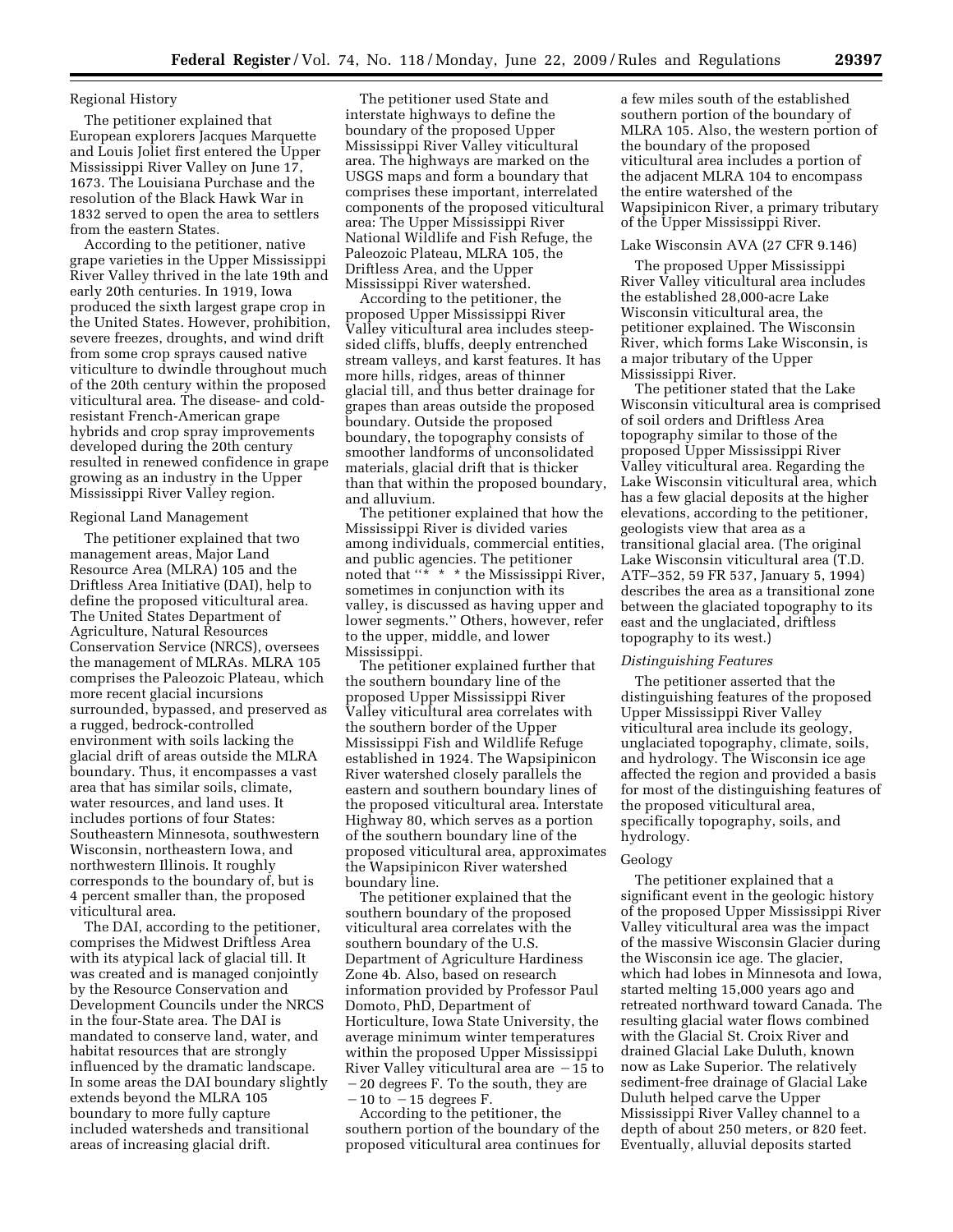refilling the river channel, beginning a process that has continued into modern times.

According to the petitioner, the development of the Upper Mississippi River impacted the regional topography and landforms. The tributary valleys include terraces, older flood plain deposits, and entrenched and hanging meanders (streams). These features show the complexity of the alluvial history and river development associated with glacial melting and drainage diversions.

The petitioner stated that surface materials, especially along the Paleozoic Plateau, date to 100,000 years in age. The younger materials that are outside the proposed boundary and that are largely the result of glacial erosion and glacial till date to 10,000 years in age, or 90,000 years younger than the surface materials on the Paleozoic Plateau.

The petitioner explained that streams in the proposed Upper Mississippi River Valley viticultural area cut deep dissections through the inclined landforms and exposed Paleozoic rock. The exposed rock, which varies in age from 350 to 600 million years old, is predominantly dolomite, limestone, and sandstone.

#### Topography

The Driftless Area of the Upper Mississippi River Valley has a unique topography and subsurface structure because a direct glacial incursion did not occur in that area during the most recent Wisconsin ice age, the petitioner explained. Consequently, the topography does not have substantial

amounts of materials deposited by glaciers. The petitioner noted that the proposed boundary divides the rugged, dissected, bedrock-controlled landscapes within the Upper Mississippi River Valley from the gently rolling landscapes that have lower relief and glaciated, erosional surfaces and that are outside the valley.

Bedrock control in the proposed area, the petitioner explained, refers to the entrenched valleys and karst that constitute an integrated drainage network. The karst topography of the proposed viticultural area includes underground caves, sinkholes, springs, and subsurface caverns. According to the petitioner, rivers and underground water flows are general features throughout the proposed Upper Mississippi River Valley viticultural area, which has none of the natural lakes that direct glacial movement normally creates. Outside the boundary of the proposed Upper Mississippi River Valley viticultural area, the petitioner continued, the topography consists of unconsolidated, heavily dissected soil material along substantial deposits of glacial materials on smooth, rolling hills.

The elevations of the Upper Mississippi River Valley viticultural area, the petitioner stated, range from 660 feet on valley floors to 1,310 feet on high ridges. Outside the boundary of the proposed viticultural area, elevations average 250 feet higher to the northwest and 165 feet lower to the southeast.

The petitioner explained that north of the boundary of the proposed Upper Mississippi River Valley viticultural

area loess covers the level-to-rolling till plains. Elevations change little on the plains.

East of the boundary of the proposed Upper Mississippi River Valley viticultural area, the landscape is dominated by a glaciated plain that has belts of morainic hills, ridges, and washout terraces. (TTB notes that morainic hills are accumulations of soil and stones that glacial activity has left.) Also, elevations generally vary several feet, except for the 80- to 330-foot-high moraines, drumlins, and bedrock escarpments.

South of the boundary of the proposed Upper Mississippi River Valley viticultural area are rolling, hilly, loess-covered plains and some broad, level uplands in the southwest region. Elevations there also generally vary by only several feet, except on the upland flats, where elevation changes up to 200 feet.

West of the boundary of the proposed Upper Mississippi River Valley viticultural area the landscape is a nearly level to gently sloping till plain. Elevations generally vary by several feet.

## Soils

The soils common to the proposed Upper Mississippi River Valley viticultural area, the petitioner stated, are stony or rocky soils on steep slopes. The petitioner provided comparative soil data for the proposed viticultural area and the surrounding regions. The data, which show differences and similarities of the soils, are listed in the table below.

## DIFFERENCES AND SIMILARITIES OF THE SOILS WITHIN AND OUTSIDE OF THE UPPER MISSISSIPPI RIVER VALLEY

| Location*     | Dominant soil orders                                             | Temperature and moisture<br>regimes | Mineralogy, soil depth, drainage, and texture                                                                          |
|---------------|------------------------------------------------------------------|-------------------------------------|------------------------------------------------------------------------------------------------------------------------|
|               | Alfisols, Entisols, and<br>Mollisols.                            | Mesic. Udic                         | Mixed mineralogy, moderately deep to very deep; well<br>drained or moderately well drained; loamy with little<br>clav. |
| North Outside | Entisols, Alfisols, Histosols,<br>Spodosols, and<br>Inceptisols. | Frigid, Udic                        | Mixed mineralogy; ≤moderately deep to very deep;<br>well drained to poorly drained; sandy to loamy.                    |
| East Outside  | Alfisols, Histosols, and<br>Mollisols.                           | Mesic. Udic                         | Mixed mineralogy; very deep; well drained to poorly<br>drained; silty, loamy, or clayey.                               |
| South Outside | Mollisols, Alfisols, Entisols,<br>and Inceptisols.               | Mesic, Udic                         | Mixed mineralogy; very deep; well drained to poorly<br>drained; loamy.                                                 |
| West Outside  | Mollisols and Alfisols                                           | Mesic. Udic                         | Mixed mineralogy; very deep; well drained to very<br>poorly drained; loamy.                                            |

\* In relation to the proposed Upper Mississippi River Valley viticultural area.

The petitioner explained that within the boundary of the proposed Upper Mississippi River Valley viticultural area, Argiudolls (Tama, Dodgeville, Richwood, and Dakota series) and Hapludolls (Muscatine series) are on nearly level to gently sloping benches

and broad ridge tops. Hapludolls (Frontenac, Broadale, and Bellechester series) are on steep slopes bordering major valleys. Well drained Udifluvents (Dorchester, Chaseburg, and Arenzville series) are along stream bottoms. Quartzipsamments (Boone series) are on steep slopes. Also, Udipsamments (Plainfield and Gotham series) are on nearly level stream benches.

Overall, the soils on steep hills and ridges and those formed in comparatively thinner glacial till within the proposed viticultural area have good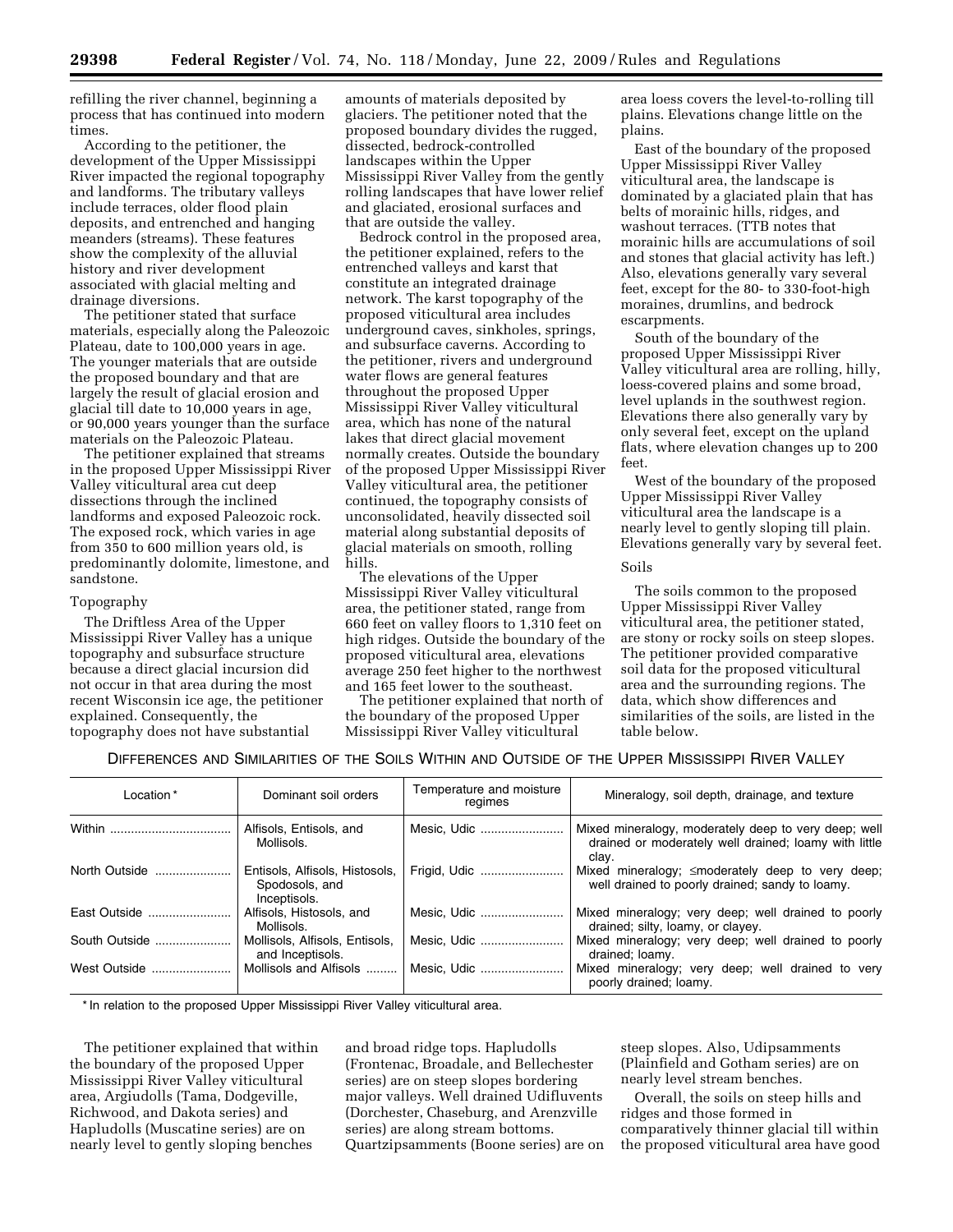natural drainage for grapes. Although they have much clay, generally they have access to water and in numerous areas are on south-facing slopes, creating microclimates beneficial to grapes. The soils outside the proposed boundary generally formed in deeply dissected, thicker glacial drift and alluvium over unconsolidated materials on smooth, gently rolling landscapes. After precipitation they require tile

drainage because of glacial pools and the generally lower relief.

# Climate

The petitioner stated that steep slopes, bluffs, numerous rock outcrops, waterfalls and rapids, sinkholes, springs, and entrenched stream valleys combine to create multiple microclimates within the proposed Upper Mississippi River Valley viticultural area. Also, the combination of microclimates and diverse settings supports varied flora and fauna communities not found outside the boundary of the proposed viticultural area.

The petitioner provided temperature and precipitation data for the proposed Upper Mississippi River Valley viticultural area and its surrounding regions. Those climatic differences are presented in the table below.

# TEMPERATURE AND PRECIPITATION FOR WITHIN AND OUTSIDE OF THE UPPER MISSISSIPPI RIVER VALLEY

| Location *             | Annual average<br>temperature range<br>(degrees<br>fahrenheit) | Annual average<br>frost-free period<br>(days)       | Annual average<br>precipitation<br>(inches)      | Amount of annual<br>average precipitation<br>received during the<br>growing season         |
|------------------------|----------------------------------------------------------------|-----------------------------------------------------|--------------------------------------------------|--------------------------------------------------------------------------------------------|
| Within<br>West Outside | $42 - 50$<br>$40 - 46$<br>$43 - 48$<br>$46 - 51$<br>44–50      | 145-205<br>135-180<br>150-190<br>170–205<br>160-195 | $27 - 33$<br>$30 - 38$<br>$33 - 38$<br>$29 - 37$ | $30 - 38$   $\frac{2}{3}$ or more.<br>Most.<br>Most.<br>Most.<br>More than $\frac{2}{3}$ . |

\* In relation to the proposed Upper Mississippi River Valley viticultural area.

According to petition data, the proposed Upper Mississippi River Valley viticultural area has, on average, a warmer annual temperature range than that of the surrounding locations to the north and east. In the areas to the south and west, the annual average temperature range is several degrees higher than that in the proposed viticultural area.

The annual average frost-free period within the proposed Upper Mississippi River Valley viticultural area is longer than that in the area to the north and shorter than that in the area to the south, according to petition data. The range of the annual frost-free period in

the proposed viticultural area is greater than in the neighboring areas to the east and west.

The petition data show the precipitation range of the proposed Upper Mississippi River Valley viticultural area as compared to that in the surrounding areas. The annual average precipitation range is higher in the proposed Upper Mississippi River Valley viticultural area than in the area to its north. The areas to the south, west, and east receive approximately the same annual average precipitation, in the same pattern, as the proposed viticultural area. The precipitation during the growing season is greater in

the areas to the north, south, and east than in the proposed viticultural area, and approximately the same in the area to the west of the proposed viticultural area.

# Hydrology

The petitioner provided hydrological data that show the growing conditions, including the relationship between the soils and the hydrological characteristics of the proposed Upper Mississippi River Valley viticultural area and its surrounding regions. The hydrological data are presented in the table below.

HYDROLOGICAL DATA AND DRAINAGE NEEDED FOR CROP PRODUCTION WITHIN AND OUTSIDE THE UPPER MISSISSIPPI RIVER VALLEY

| Location*     | Ground water                                                           | Other resources                                                                                              | Soils and crop production                                                         |
|---------------|------------------------------------------------------------------------|--------------------------------------------------------------------------------------------------------------|-----------------------------------------------------------------------------------|
|               | Abundant in valleys and variable<br>on uplands.                        | Use of springs, streams, and farm<br>ponds, and extensive use of<br>bedrock aguifers.                        | Minimal need for a tile drainage<br>system in soils.                              |
|               | Abundant in deep glacial drift de-<br>posits, but scarce in thin ones. | Lakes and streams                                                                                            | Artificial drainage<br>required for<br>soils on lowlands.                         |
|               | Abundant in areas underlain by<br>drift.                               | Inland lakes, streams, and sand-<br>stone and limestone bedrock<br>formations below the<br>qlacial<br>drift. | Artificial drainage<br>required for<br>fine-textured soils with poor<br>drainage. |
| Outside South | Abundant in areas of glacial drift                                     | Perennial streams and the Mis-<br>sissippi River.                                                            | Favorable precipitation<br>pattern;<br>drainage not reguired.                     |
|               |                                                                        | Extensive use of bedrock aguifers                                                                            | Artificial drainage required for the<br>seasonal high water table.                |

\* In relation to the proposed Upper Mississippi River Valley viticultural area.

In most years the moderate precipitation of the proposed Upper Mississippi River Valley viticultural area, the petitioner explained, is usually

adequate for both the human population and agriculture. Ground water, the petitioner stated, remains abundant in outwash deposits of valleys, but on

uplands it varies in quantity. Bedrock aquifers also provide extensive ground water resources within the proposed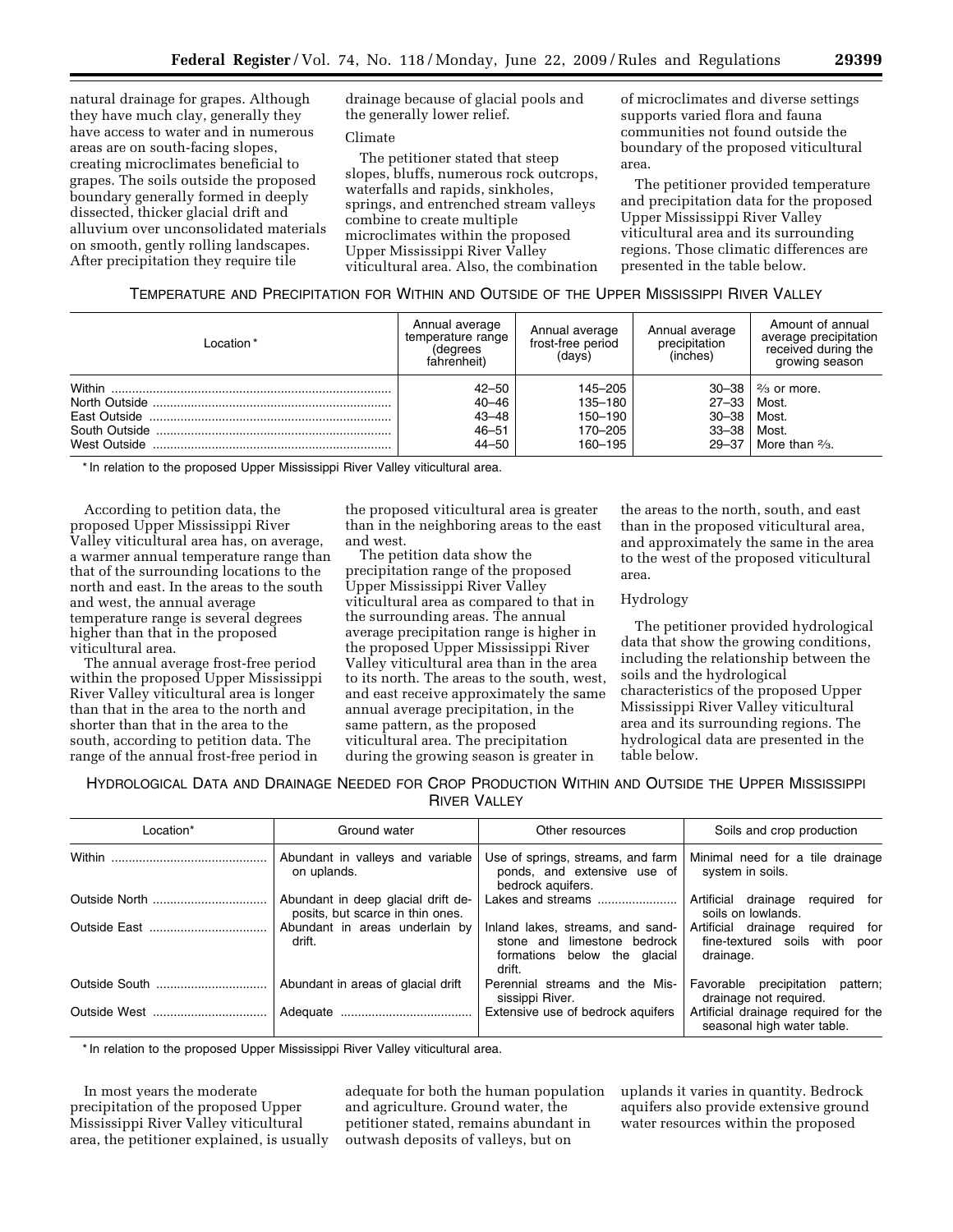viticultural area and in the area to its west.

## *Notice of Proposed Rulemaking and Comments Received*

TTB published Notice No. 88 regarding the proposed Upper Mississippi River Valley viticultural area in the **Federal Register** (73 FR 46842) on August 12, 2008. In that notice, TTB invited comments by October 14, 2008, from all interested persons. We specifically solicited comments on the sufficiency and accuracy of the name, climatic, boundary, and other required information submitted in support of the petition, as well as if the name and distinguishing geographical feature evidence is sufficient to warrant this new viticultural area that entirely encompasses the existing Lake Wisconsin viticultural area. We received one comment in response to Notice No. 88, and that comment supported the establishment of the Upper Mississippi River Valley viticultural area.

## **TTB Finding**

After careful review of the petition and the comment received, TTB finds that the evidence submitted supports the establishment of the proposed viticultural area. Therefore, under the authority of the Federal Alcohol Administration Act and part 4 of our regulations, we establish the 29,914 square mile ''Upper Mississippi River Valley'' viticultural area in portions of southeast Minnesota, southwest Wisconsin, northwest Illinois, and northeast Iowa, effective 30 days from the publication date of this document.

As stated above, the proposed Upper Mississippi River Valley AVA contains multiple microclimates, and none of the natural lakes that direct glacial movement normally creates. The Lake Wisconsin viticultural area, established in 1994, contains some geographical features similar to those of the proposed AVA, such as annual average frost-free period, elevation, and a mean precipitation of 29 inches, just 1 inch less than that of the proposed Upper Mississippi River Valley AVA. At the same time, the Lake Wisconsin AVA is recognized as benefitting from the microclimate effects of the lower Wisconsin River Valley. The river moderates winter temperatures and air circulation within the river valley and helps prevent cold air accumulation and frost pockets from forming in the vineyards. In the summer, the river valley and limestone bluffs along the river's edge serve to channel air currents and increase air circulation, thus protecting the vineyards from mildew

and rot in hot, humid weather. Additionally, the Lake Wisconsin AVA is recognized as a transitional zone from unglaciated to glaciated topography, and the soils within the Lake Wisconsin AVA contain some glacial till. Accordingly, although the Lake Wisconsin viticultural area shares some of the characteristics of the proposed AVA, TTB believes that the differences justify the continued recognition of Lake Wisconsin as a distinct viticultural area within the proposed Upper Mississippi River Valley viticultural area.

## *Boundary Description*

See the narrative boundary description of the viticultural area in the regulatory text published at the end of this document.

#### *Maps*

The maps for determining the boundary of the viticultural area are listed below in the regulatory text.

## **Impact on Current Wine Labels**

Part 4 of the TTB regulations prohibits any label reference on a wine that indicates or implies an origin other than the wine's true place of origin. With the establishment of this viticultural area and its inclusion in part 9 of the TTB regulations, its name, ''Upper Mississippi River Valley,'' is recognized under 27 CFR 4.39(i)(3) as a name of viticultural significance. The text of the new regulation clarifies this point.

Once this final rule becomes effective, wine bottlers using ''Upper Mississippi River Valley'' in a brand name, including a trademark, or in another label reference as to the origin of the wine, will have to ensure that the product is eligible to use the viticultural area's full name as an appellation of origin.

For a wine to be labeled with a viticultural area name or with a brand name that includes a viticultural area name or other term identified as being viticulturally significant in part 9 of the TTB regulations, at least 85 percent of the wine must be derived from grapes grown within the area represented by that name or other term, and the wine must meet the other conditions listed in 27 CFR 4.25(e)(3). If the wine is not eligible for labeling with the viticultural area name or other viticulturally significant term and that name or term appears in the brand name, then the label is not in compliance and the bottler must change the brand name and obtain approval of a new label. Similarly, if the viticultural area name or other viticulturally significant term appears in another reference on the label in a misleading manner, the bottler

would have to obtain approval of a new label. Accordingly, if a previously approved label uses the name ''Upper Mississippi River Valley'' for a wine that does not meet the 85 percent standard, the previously approved label will be subject to revocation, upon the effective date of the establishment of the ''Upper Mississippi River Valley'' viticultural area.

Different rules apply if a wine has a brand name containing a viticultural area name or other term of viticultural significance that was used as a brand name on a label approved before July 7, 1986. See 27 CFR 4.39(i)(2) for details.

## **Regulatory Flexibility Act**

We certify that this regulation will not have a significant economic impact on a substantial number of small entities. This regulation imposes no new reporting, recordkeeping, or other administrative requirement. Any benefit derived from the use of a viticultural area name is the result of a proprietor's efforts and consumer acceptance of wines from that area. Therefore, no regulatory flexibility analysis is required.

## **Executive Order 12866**

This rule is not a significant regulatory action as defined by Executive Order 12866. Therefore, it requires no regulatory assessment.

#### **Drafting Information**

Karen Welch of the Regulations and Rulings Division drafted this notice.

# **List of Subjects in 27 CFR Part 9**

Wine.

## **The Regulatory Amendment**

■ For the reasons discussed in the preamble, we amend 27 CFR, chapter I, part 9, as follows:

# **PART 9—AMERICAN VITICULTURAL AREAS**

■ 1. The authority citation for part 9 continues to read as follows:

**Authority:** 27 U.S.C. 205.

# **Subpart C—Approved American Viticultural Areas**

■ 2. Subpart C is amended by adding § 9.216 to read as follows:

# **§ 9.216 Upper Mississippi River Valley.**

(a) *Name.* The name of the viticultural area described in this section is ''Upper Mississippi River Valley''. For purposes of part 4 of this chapter, ''Upper Mississippi River Valley'' is a term of viticultural significance.